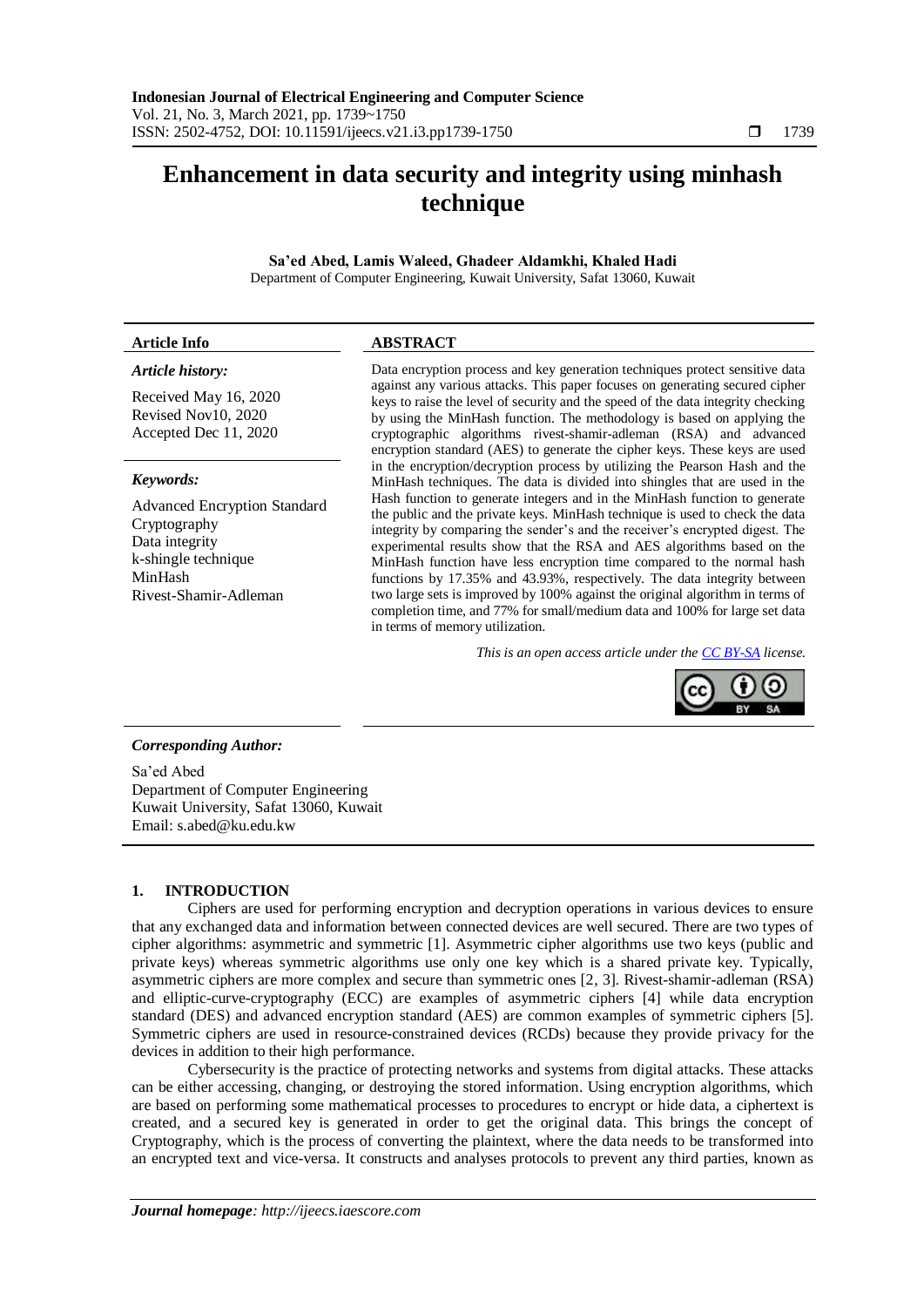adversaries, to interfere with the plaintext by eavesdropping. Cryptography [6] stores and transmits the data in a secured communication to allow the intended users only to read and process it. Cryptography is used in many daily applications that require a high level of security such as computer passwords, different types of transactions whether it is a banking transaction or e-commerce [7]. The process of hiding the information is called encryption, and when the information is unhidden for the end-user, it is called decryption. This process is accomplished by using specific algorithms called cryptographic algorithms. The plain text will be the input for these algorithms to encrypt and decrypt using another key input used to generate the ciphertext, which is the plain text after encrypting. The ciphertext is decrypted also by using a key at the receiver side.

The only difference in the three types of the cryptographic algorithms symmetric, asymmetric, and the hash function is the number of cipher keys that are used in the encryption/decryption process. This paper will consider the asymmetric algorithms only to generate the ciphertext and to decipher it. These algorithms need to satisfy some security goals like confidentiality, data integrity [8], authentication, and nonrepudiation to protect the data in a large organization.

The main issue that any organization might face is finding the best way to protect sensitive data and to ensure that no threats such as unauthorized access and use, misappropriation, destruction, and alteration happen within the organization. There are many efficient techniques to maintain the data in the transmission process and to ensure that the receiver receives it correctly. However, these techniques suffer from the delay due to the many stages that it goes through in order to have a successful transmission process. This delay was somehow enhanced by using the Hash functions [9] to generate the keys, but it did not have the ability to generate enough amount of keys to be used by the sender and the receiver, especially if the data size is large. Another issue was to inspect if any misbehavior has occurred by any security threat while sending the data from the sender to the receiver. This process of checking the correctness of the data, which is known as Data Integrity, costs additional delay to the transmission process. The existing data integrity checking techniques uses the hash functions, creates an encrypted value known as the digest at both the end-users, and then compares these values after the receiver gets the data [7].

In this work, different techniques are used in various phases to provide more data security and maintain data integrity for our proposed solution. AES and RSA algorithms are both used to encrypt and decrypt both the plaintext and digest after hashing the plaintext itself using the MinHash and Pearson Hashing. Encrypting the plain text and decrypting the ciphertext is to ensure security as usual. On the other hand, encrypting and decrypting the digest of hashing the plaintext is to ensure that the data has been not changed while receiving at the receiver side. Also, it will enhance the checking functionality of large data to be received as the original text. The MinHash function in this work is mainly used for encryption and comparison purposes. Our methodology consists of three phases as shown in Figure 1.



Figure 1. High level architecture for the proposed solution

Phase 1 generates different public-private pairs using the MinHash technique. Phase 2 encrypts/decrypts data and digests after hashing the plaintext using an encryption algorithm. The final phase checks the integrity of data using the MinHash similarity technique. This paper overcomes the delay in both the key generation phase and the data integrity phase by using a new form of the Hash function known as the MinHash Function. The MinHash function is considered to be a fast technique to estimate the similarity of two sets. It is used in the transmission process to check the data integrity without adding delay, which can slow the overall process, and providing accurate results to know if the data has been altered or not. The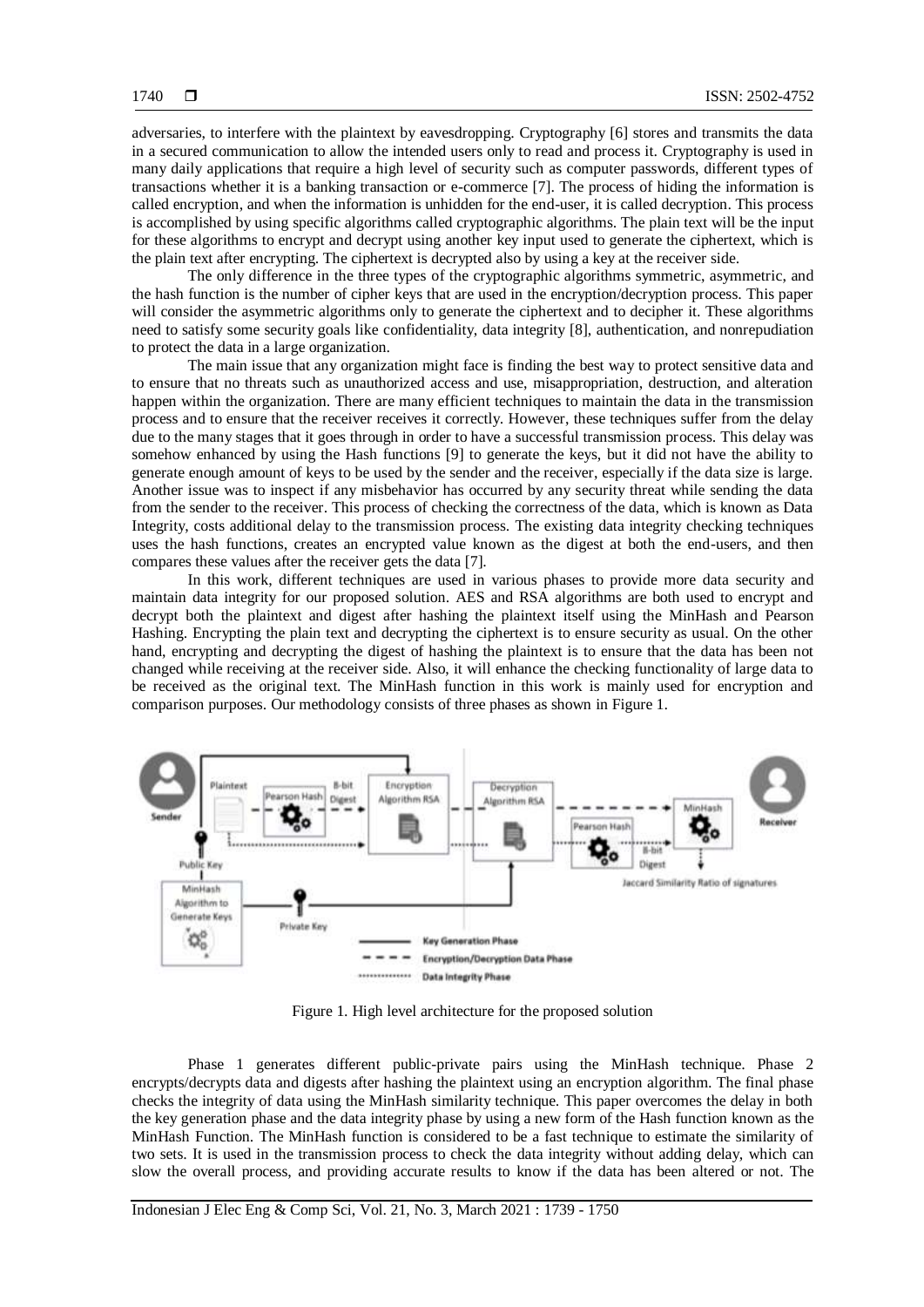MinHash technique is also used along with the Pearson Hash function to generate a small digest size of 8-bit. This will increase the level of security by having two-level hashing. The results after comparing the original RSA [10] and AES algorithms and the modified ones by using the MinHash technique showed that the MinHash technique improved the Encryption time whether the size of the plain text is small or large. It also improved the security level as well by using a two-level hashing algorithm which is the Hashing algorithm and the MinHash algorithm.

The results showed that the key generation process using the Hash along with the MinHash techniques is faster than using only the hash functions due to the two-level hashing. Moreover, it was proven that the Encryption time is faster using the MinHash function for AES by 17.35% and for RSA by 43.93% for both dynamic and static plain text size. The MinHash technique also generates more keys depending on the number of produced shingles. The data integrity checking process was accurate and fast by more than 100% for large sets compared with the original data integrity technique align with the speed, it saves capacity and enhances the memory usage by 100%.

The concept of maintaining privacy and security is addressed in various works using the MinHash technique. Related work can be analyzed into two major concepts: MinHash algorithm in different applications and Cryptographic algorithms from security aspects [1]. In [2], cryptographic algorithms such as DES, RSA, and AES were stated in terms of their performance and the cost evaluation. The evaluation attributes were the encryption time, the number of encoding bits, the Avalanche effect, and the memory space used. The key generation process was done by the "KeyGenerator" that is built-in in the packages of Java Security and Java Crypto. It was concluded that the DES algorithm is the best in terms of the bandwidth, AES for the cryptographic strength, and finally the BlowFish algorithm in terms of encryption time and memory.

Different evaluation parameters were discussed in [3] [4], that can be used to compare different encryption algorithms to choose the best data encryption algorithm to overcome the problem of securityrelated issues like authentication and integrity. The analysis shows the effectiveness of each algorithm in terms of the time it takes in the encryption/decryption process, speed, and throughput.

Krishna et al. [5] proposed a cipher method that encrypts two or multiple messages by using a pairing function at a time. The key is embedded by the transposition ciphers within the encrypted text. A depairing function is used to decrypt the encrypted message. The encryption/decryption process includes performing XOR operation, generating keys, and applying the algorithm to generate the cipher text.

A verification hash function (VERIHASH) was proposed in [11] where it ensures secure computing and identity authorization that affect the security and correctness. The main aspects of the VERIHASH are semantic modeling, analyzing all the operations that are done on huge sets of arrays and bits and supporting large-scale analysis via compositional verification. This technique works by splitting a cryptographic hash function implementation into multiple components are based on some variables. Finally, in order to get the final result, it merges all the obtained verification results of all the different components compositionally.

The partitioning of huge binary program collections that contain duplicates and near-duplicated using clustering algorithms based on MinHash function properties and the structure was discussed in [12]. It partitions the collections into smaller groups of similar elements. This is done when computing the disparity of two elements in the group by using the distance function. Boolean features from the binary program are extracted to compute the Jaccard distance between the sets. Using the MinHash functions helps to cognizance the probability of two sets having the same MinHash value similar to their Jaccard distance value. Then, applying the pairwise distances between the elements in the same partition.

A MinHash-based Jaccard similarity computation (MH-JSC) mechanism was proposed in [13] to overcome the privacy issues in the Jaccard similarity computation. The MinHash function satisfies the differential privacy definition regarding the set operations. Then, the strict differential privacy in MH-JSC is achieved by proposing the PrivMin algorithm. The algorithm consists of: Generating the Private MinHash value and MinHashing randomization. The results discovered that the proposed algorithm can assure privacy while computing similarity.

Orencik et al. [14] utilized the Minhash functions to propose an efficient privacy-preserving multikeyword search method through encrypted cloud data. The uses of MinHash function in the proposed mechanism regarding the searching process was to ensure the efficient similarity between signatures of documents and queries to be compared. Also, the tf-idf approach has been used to prevent unnecessary communication and computation load on the user to maintain the security wise.

In [15], a MinHash algorithm used to search a fuzzy keyword was discussed to improve the efficiency of the ciphertext retrieval and lowering storage. In addition to minimizing the complexity, MinHash fingerprints have been used to avoid the construction of the fuzzy keyword search. The fuzzy keyword search process helps in reducing keyword index space storage, so it has been applied over several servers and users that have both properties of preserving the security and privacy of data. That led to retrieve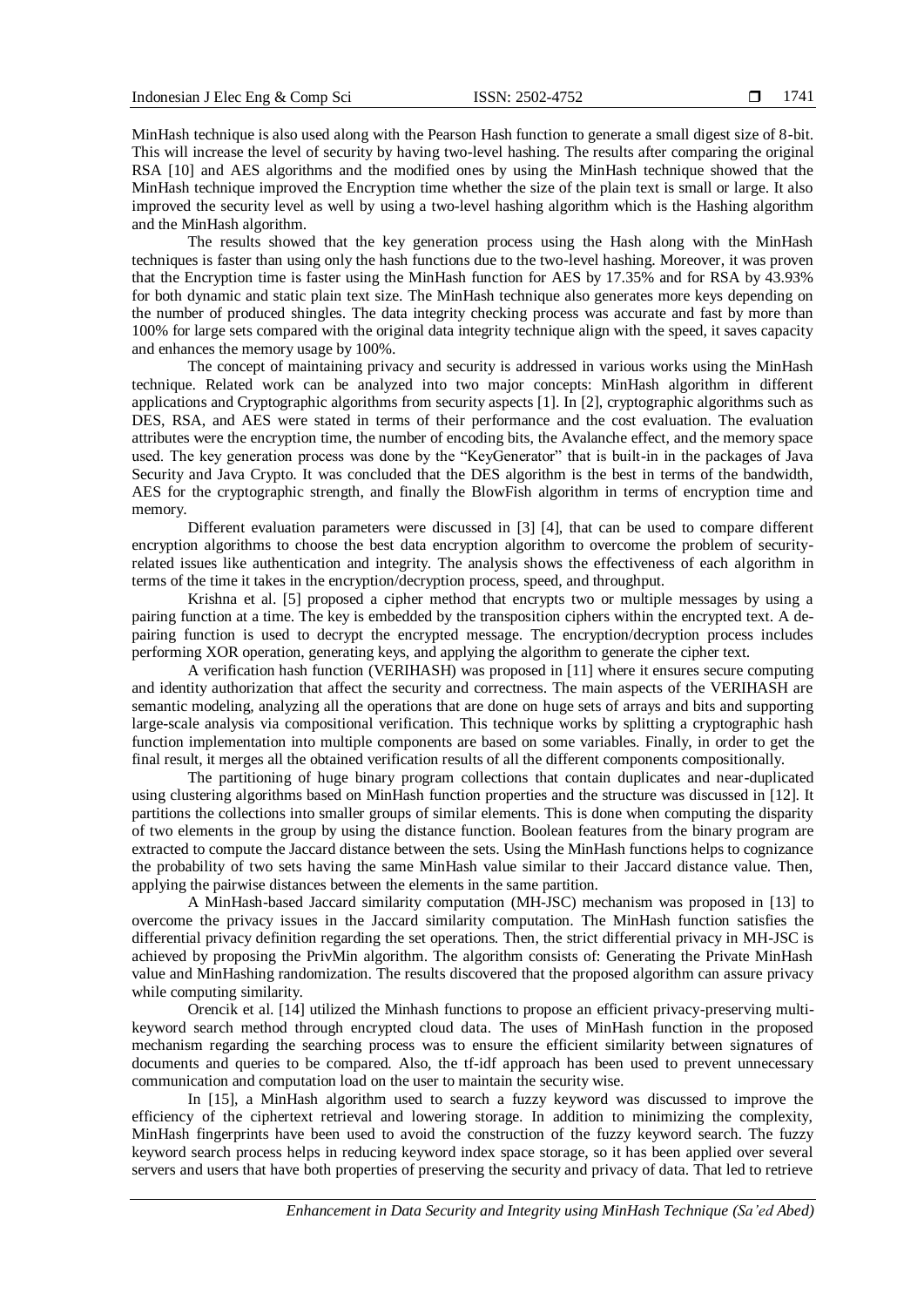and prove the security of the keyword have when generated the keyword fingerprint improved efficiency and accuracy.

On the other hand, a one-way hash function algorithm was proposed in [16] to ensure data integrity, message authentication, and a digital signature of the security within a minimum delay of security called OSHA. The idea of the OSHA algorithm is to extend the number of bits to be used such as a variable of 16 bits of the message to be generated has been extended to eleven chaining which is more than SHA-1 and SHA-2 by using padding bits, dividing into blocks, and chaining variables process. As a result, the OSHA algorithm is more time efficient and faster than SHA-1 and SHA-2.

A different research related to implementing reconfigurable FPGA hardware components that enable deploying cryptographic algorithms was proposed in [17]. The purpose is to easily configure algorithms that use encryption and hashing solutions to allow data protection in various scenarios. This technique utilizes only a small part of an FPGA chip, which can be readily integrated with other processing needs.

In [18], the authors proposed an algorithm that used to get the near duplicate of documents in which these documents are similar to small differences called CentralMatch algorithm. Then, they compared between CentralMatch algorithm with the MinHash algorithm for finding the similarity in terms of short time execution and accuracy. The MinHashing is to find the similarity between two documents regardless of the location. Their proposed solution found that the CentralMatch is better performance and accuracy than MinHashing.

Chauhan et al. [19] proposed a fastest search technique of text documents by dividing the documents into shingles using k-shingle and finding the similarity between sets using Jaccard similarity. Then, the authors used Bloom Filtering to reduce the search time of the hashing shingles. As a result of their experiments, they used a new fast technique to find the similarity between signatures which is small size than the hashing values of shingles locality sensitive hashing (LSH). An implementation of signatures detection according to user-agent abnormality through malware HTTP traffic by using a systematic method was proposed in [20].

In [21], Ioffe proposed a new novel method that figures the drawing similarity between two inputs. He compared the proposed similarity method and the Jaccard similarity technique to find the probability of drawing the similarity of inputs. The other comparison came with MinHashing that divides the inputs into sets to find the identical drawing. The proposed solution reduces the running time of hashing which produces a smaller size of strings hashed using MinHash to give a more accurate estimation for identical drawing inputs.

In [22], recent robust encryption filed approach using the principles of MinHash technique and Kshingle was proposed to overcome the weaknesses in generating the cipher key for the cryptographic algorithms. This approach generates the block keys using the K-Shingle used in the MinHash technique to convert the text file into a sequence of consecutive words. The MinHash technique uses many hash functions to generate the cipher keys and then to encrypt the text files in many cryptographic algorithms like DES, Triple DES, AES, and Blowfish. The analysis of this approach shows that AES and Blowfish algorithms are the best in terms of throughput, CPU usage, and encryption time and memory space.

The work in [22] is the most related work to ours since it discusses the MinHash technique to encrypt files. The main aim of the research was to compare some types of cryptographic algorithms regarding the encryption time, throughput, memory used, and the avalanche effect. The common between our paper and [22] is that the keys are generated using a Hash function and the MinHash technique. However, our work uses another type of hash function called the Pearson function, which generates an 8-bit digest faster. The main drawback of [22] is not clearly stating the importance of the MinHash technique and its contribution in enhancing the performance of encrypting the files. Moreover, the steps of the encryption/decryption process are the same as the existing solutions and this work does not include any progress to check for the data integrity.

Our work, however, focuses on how to generate keys using the MinHash technique that creates an 8 bit digest with the help of Pearson Hash function and then encrypts it. This technique can create large amounts of keys that can be used in the transmission process later. MinHash function is also used in the proposed solution to check the data integrity since this digest will also be created at the receiver side, these two digests are then used to compare between them and check if any changes have occurred. The proposed procedure expedites the key generation and the data integrity process since it uses the Pearson Hash function and the MinHash function which are both a fast execution function.

As a conclusion, there are many applications where the MinHash technique has been used. The main scope of this paper is to focus on the MinHash technique in cryptographic algorithms to ensure transmitting the data without any changes and to speed up the comparison process to find the integrity of transmitting the data with the help of Pearson Hash function.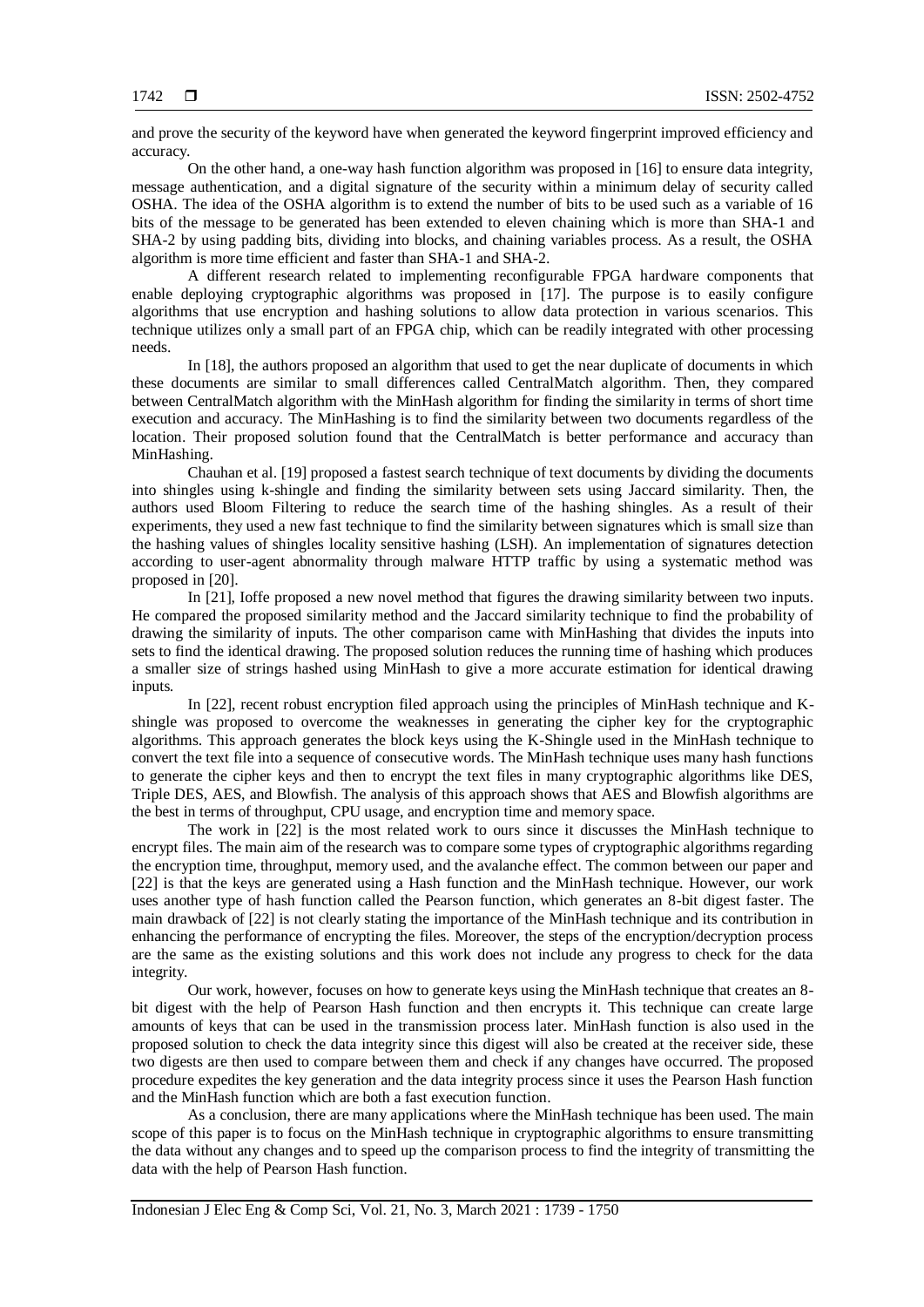#### **2. RESEARCH METHOD**

In this paper, we propose an approach to enhance the security wise and speed up the checking criteria of the data transmission in a secured manner to ensure data integrity. The proposed solution consists of three main phases as shown in Figure 2 the key generation phase, encryption/decryption phase, and the data integrity checking phase



Figure 2. Detailed proposed methodology

Here are the steps for the proposed solution:

**Phase 1**: Generate different public-private keys for the sender and receiver using the k-shingle and MinHash technique as shown in Figure 3.

**Phase 2**: The Encryption/Decryption phase includes the following steps:

Step 1: Encrypt the plaintext using the RSA encryption algorithm with the public key as shown in Figure 4. At the same type, hash the plaintext using Pearson Hash function to generate 8-bit digest (Digest A) as shown in Figure 5. Then, encrypt the digest using the same RSA encryption algorithm with the public key.

Step 2: Decrypt both the digest and encrypted data using the private key from the receiver side as shown in Figure 4.



Figure 3. Key generation phase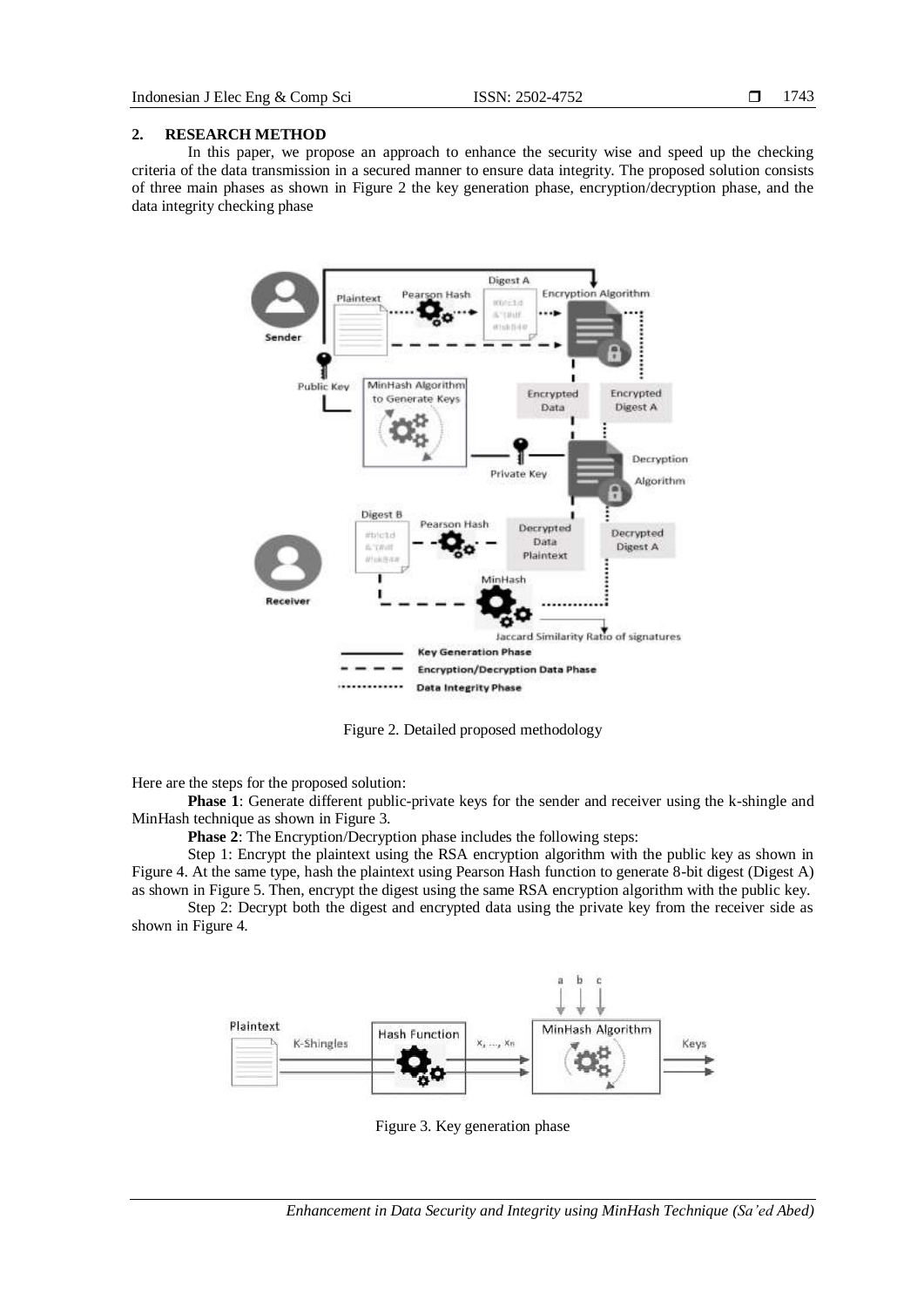

Figure 4. Encryption/Decryption data phase

Step 3: Hashing the decrypted data using the Pearson Hash function again to generate an 8-bit digest (Digest B) as shown in Figure 5.



Figure 5. Data Integrity phase

**Phase 3**: To find the similarity between Digest B and Digest, both digests are divided using the kshingle technique and then input to MinHash. The Signature matrix is next computed to reduce the execution time.

After that, the Jaccard similarity technique is used to obtain the similarity ratio of digest A signatures and digest B signatures as shown in Figure 5.

#### **2.1. Key generation phase**

This phase includes two different steps to generate a secure pair of keys for the sender and the receiver.

#### **2.1.1. K- shingle**

The first step uses the shingling process which splitting the input data into substrings depends on the length of K that is assumed to be a certain value from the beginning of the process, and then converting these substrings into integers. The number of shingles is equal to  $(n-K+1)$ , where n is the number of words in the input data, K is the shingle length that set from the beginning.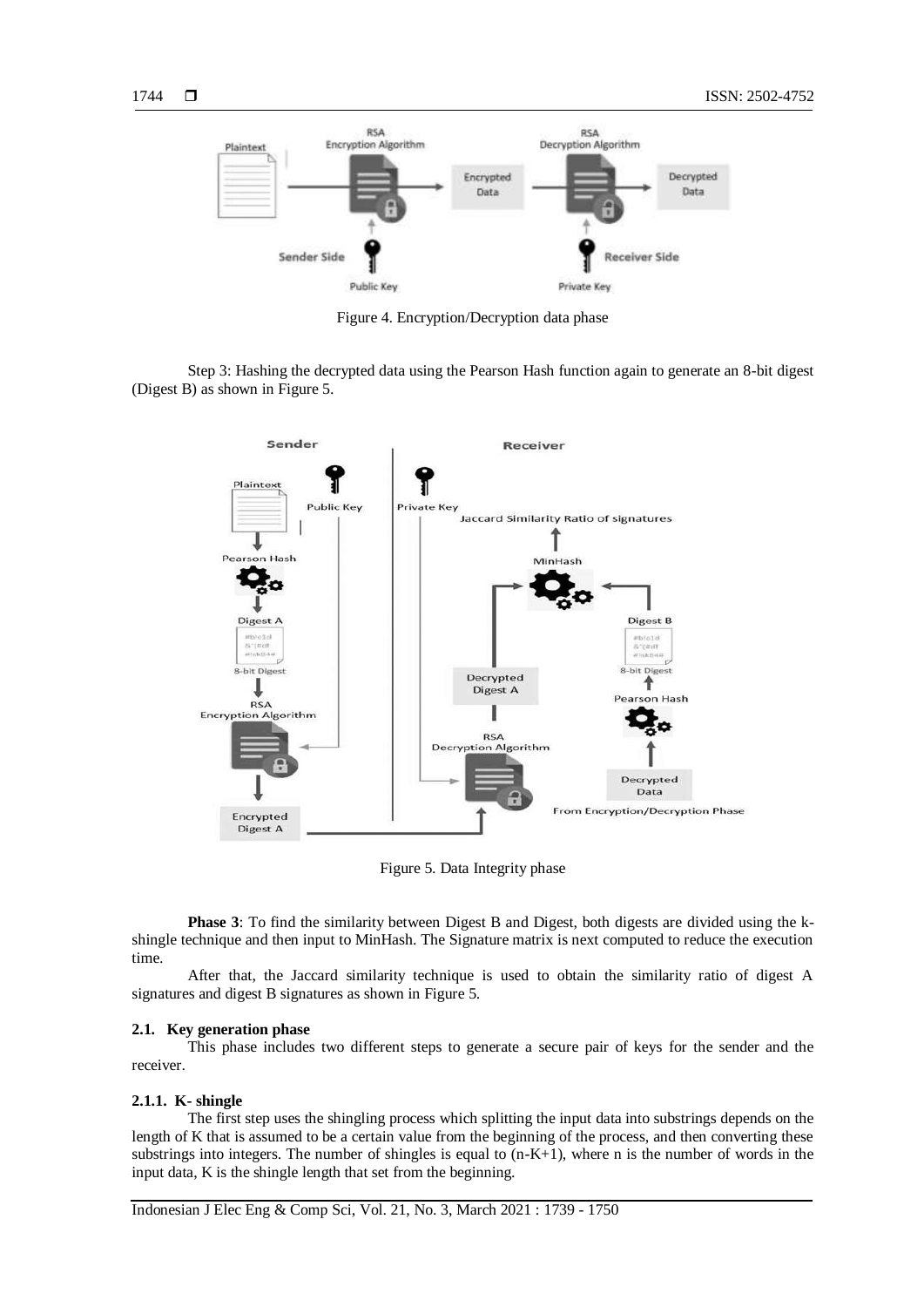For example; if the input data is "This is a plain text", and the value of  $K=4$ , then the number of generates shingles will be  $(5-4+1=2)$ . This means that the generated shingles after removing the punctuation and the double spaces will be of length 2 and will be the following: "This is a plain", "is a plain text". Each of these shingles will be applied to a Hash function to generate different integers. The minimum result of the Hash function, which is known as the value "x" will be then applied to the MinHash to generate the keys.

# **2.1.2. MinHash function**

MinHash function takes the value x as an input and applies it to  $(1)$  as shown in Figure 3:

$$
h(x) = (ax + b)\%c \tag{1}
$$

The coefficients a and b are randomly chosen integers less than the value of x. c is a prime number that is slightly bigger than the value of x. The hash function will generate different values when the values of a & b are changed. For example, if we want to have 4 different keys, we have to generate 4 different hash functions with different values for a and b in order to use these keys in the cipher process later [23].

# **2.2. Encryption/decryption data phase**

The transmission process of the data between the sender and the receiver needs to be secured. RSA encryption algorithm is used for the data encryption to ensure the data transit in a secure manner. Therefore, after generating the public and the private keys for the sender and the receiver from the previous phase, the generated keys will be used like the following to encrypt/decrypt data as shown in Figure 4:

- a) The public key of the sender is used along with the plain text as an input to the RSA Algorithm, the result of the encryption algorithm is an encrypted data.
- b) After receiving the encrypted data, the receiver decrypts it by using the sender's private key that is only known to the sender and to the receiver.

### **2.3. Data integrity**

The transmission process of the data between the sender and the receiver needs to meet Data Integrity criteria, which is the process of guaranteeing that there is no change happened to the data from the sender and the receiver side. The RSA encryption algorithm used in this work does not guarantee Data Integrity and may take a long time to check the integrity of large data transmission. Hence, the data integrity process runs various steps as shown in Figure 5.

# **2.3.1. Hashing plaintext**

At this stage, the Pearson Hash function is used to receive the digest from both the sender and receiver side; At the sender side, the original plaintext will be hashed to get Digest A with 8-bit. On the receiver side, the decrypted data will be hashed using the same type of hash function to get Digest B with 8 bit.

Person Hashing [24] is used to execute any input size of plaintext efficiently and generate an 8-bit digest even for a larger size. This will help to speed up the checking procedure when comparing two sets to find the similarity with 8-bit of digests using the MinHash function. The duplication of hashing the plain text with Pearson and MinHash function improves security.

### **2.3.2. Encryption/decryption digest**

At this stage, we use the RSA algorithm to increase the security level of transferring the digest in parallel of securing the data transmission. To encrypt/decrypt the digest (Digest A), the same generated public and private keys that have been used for the data encryption process will be used as the following:

- a) The public key of the sender is used along with the digest as an input to the Encryption Algorithm (RSA), the result of the encryption algorithm is an encrypted digest (*Encrypted Digest A*).
- b) After the receiver receives the encrypted digest, it will decrypt by using the receiver's private key that is only known to the sender and to the receiver (*Decrypted Digest A*).

# **2.3.3. Digest comparison**

At this stage, we explain the procedure used to determine the similarity between two digests using MinHash. The digests need to be represented as sets. First, the k-shingle of consecutive characters is used to divide the digest. In our work, we assume  $k = 2$ , so we obtain four shingles of 2-shingle for the digest. Second, obtain a big set containing all shingles without any duplication. In the third step, the flag matrix should be created that represents the digests as columns and the elements of the two digests combined as rows. A cell is given the value 1 when a shingle of the digest is part of the big set, 0 otherwise. At the same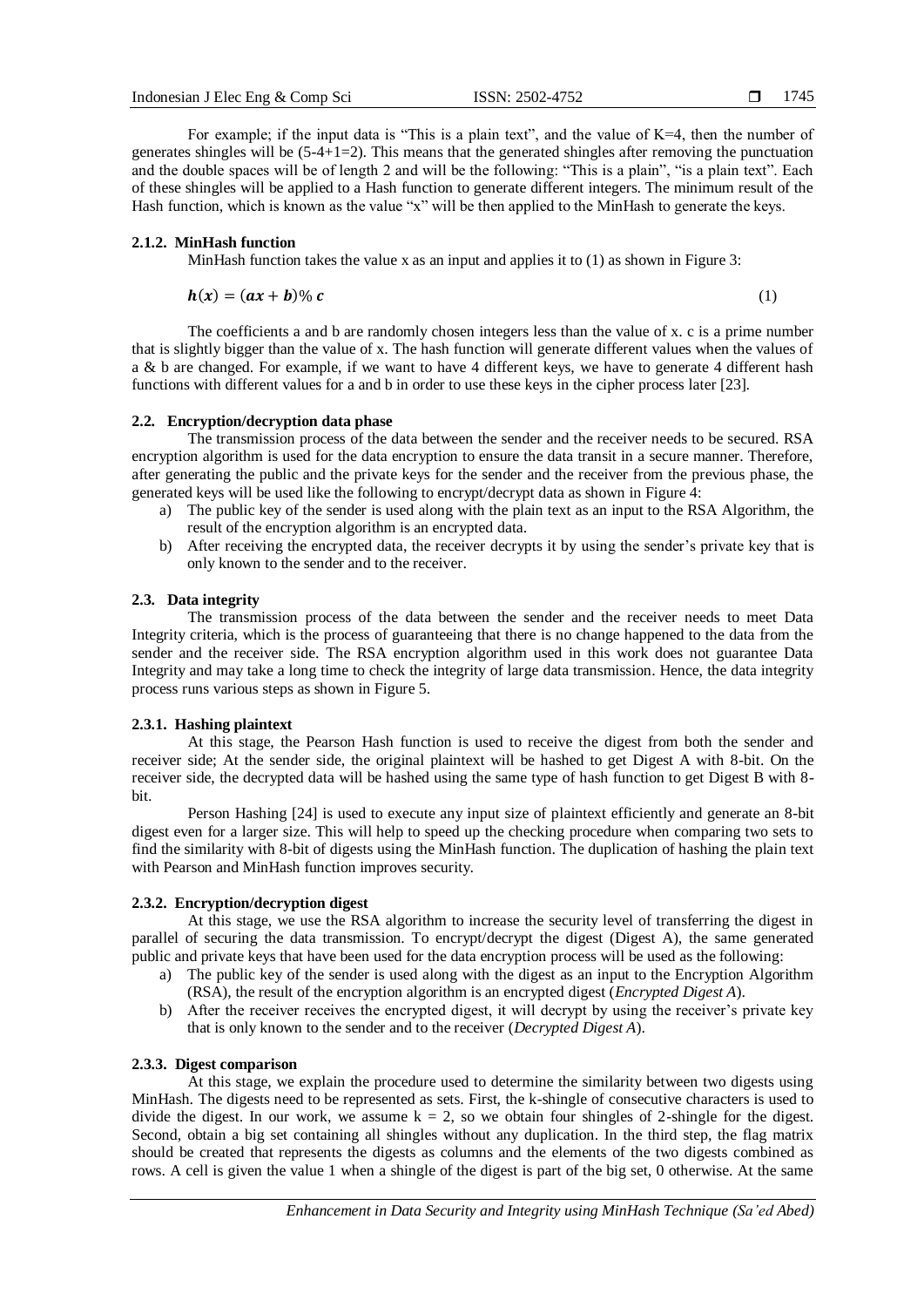time, the flags, also known as the signatures, are the values after using Pearson hash function and shingling. This what we called MinHash technique that allows us to replace a large set (digest) with a smaller probability value. Thus, the similarity of small lists which are the signatures predicts the similarity of the original sets (Digests) [23]. Therefore, from the first step, we speed up the process and eliminate the signature matrix by providing a set with 8-digit.

Jaccard Similarity technique is applied to determine the similarity of the signature vectors for the sets; Jaccard Similarity is the ratio of the size of the intersection of the two sets to the size of Union of the two sets.

*For sets A and B*  $\rightarrow$  *J (A, B)* = |A  $\cap$  B| / |A U B|

Data Integrity steps are as follows:

- 1. Break down the digests into shingles each shingle of size 2 after hashing the plaintexts using Pearson hash function.
- 2. Get a big set that includes all the shingles of both digest without any shingle duplication.
- 3. Find Flag for each shingle of each digest between 0 and 1 called signatures. The 1 flag means the shingle of digest appears at the big set, otherwise, it is 0 (MinHash Technique to replace shingle value with small value  $0/1$ ).
- 4. Find the similarity between the signatures using the Jaccard Similarity Technique.

# **3. RESULTS AND DISCUSSION**

The three phases are implemented using Java language on Eclipse and NetBeans software. The AES and RSA algorithms are implemented using the SecretKeySpec [25] and PKCS8 [26] libraries, respectively. However, the similarity technique is originally developed according to the steps stated in the proposed method. In this work, the testing phase examines the original source code for AES, RSA, and data integrity. We, then, modify the source code according to our method and finally compare the results of the original and modified source code.

# **3.1. Key generation for encryption/decryption phase**

#### **3.1.1. AES**

In this phase, the original AES algorithm along with the SecretKeySpec, which is a built-in class in Java. The SecretKeySpec constructs a secretKey from a byte array without consulting a provider as the SecretKeyFactor does. This algorithm generates one key for the sender and another key for the receiver. The modification incorporated in the AES algorithm is using the keys that were generated from the MinHash algorithm instead of the SecretKeySpec. The comparison between the two algorithms is accomplished according to the encryption time, which is the amount needed to convert plaintext to an encrypted text as a function of key and data block sizes.

Table 1 compares AES with the SecretKeySpec and AES with MinHash. It clearly shows that AES with MinHash outperforms AES with SecrtKeySpec by an average of 17.35%. Also, as the number of words in the plain text increases the encryption time increases. The results prove that the MinHash can improve the time of the encryption process for dynamic plain text sizes.

| Table 1. AES Algorithms comparison |               |                  |                           |
|------------------------------------|---------------|------------------|---------------------------|
| No. of                             | AES with      | AES with MinHash | MinHash Algorithm's %     |
| words                              | SecretKeySpec | Algorithm        | compared to SecretKeySpec |
| 200                                | 19133.06      | 17647.38         | 8.4 %                     |
| 400                                | 21235.55      | 18093.41         | 17.36%                    |
| 600                                | 25057.06      | 22847.99         | 20.189%                   |
| 800                                | 29882.52      | 24827.49         | 20.36 %                   |
| 1000                               | 31327.71      | 27001.55         | 20.484%                   |

 $T_{\rm eff}$  1. 1.  $\Lambda$ ES  $\Lambda$ 1.  $\omega$  ideas

#### **3.1.2. RSA**

The testing phase for the key generation of the RSA algorithm was done using the RSA with PKCS8, which is a standard syntax for storing private key information generated using the KeyGenerator library. The modification was done using the MinHash function to generate the private and the public key in the encryption and the decryption phase.

Table 2 shows the comparison between RSA with PKCS8 and RSA with the MinHash technique. It shows that our method achieves 43.93% in performance improvement against the original RSA algorithm.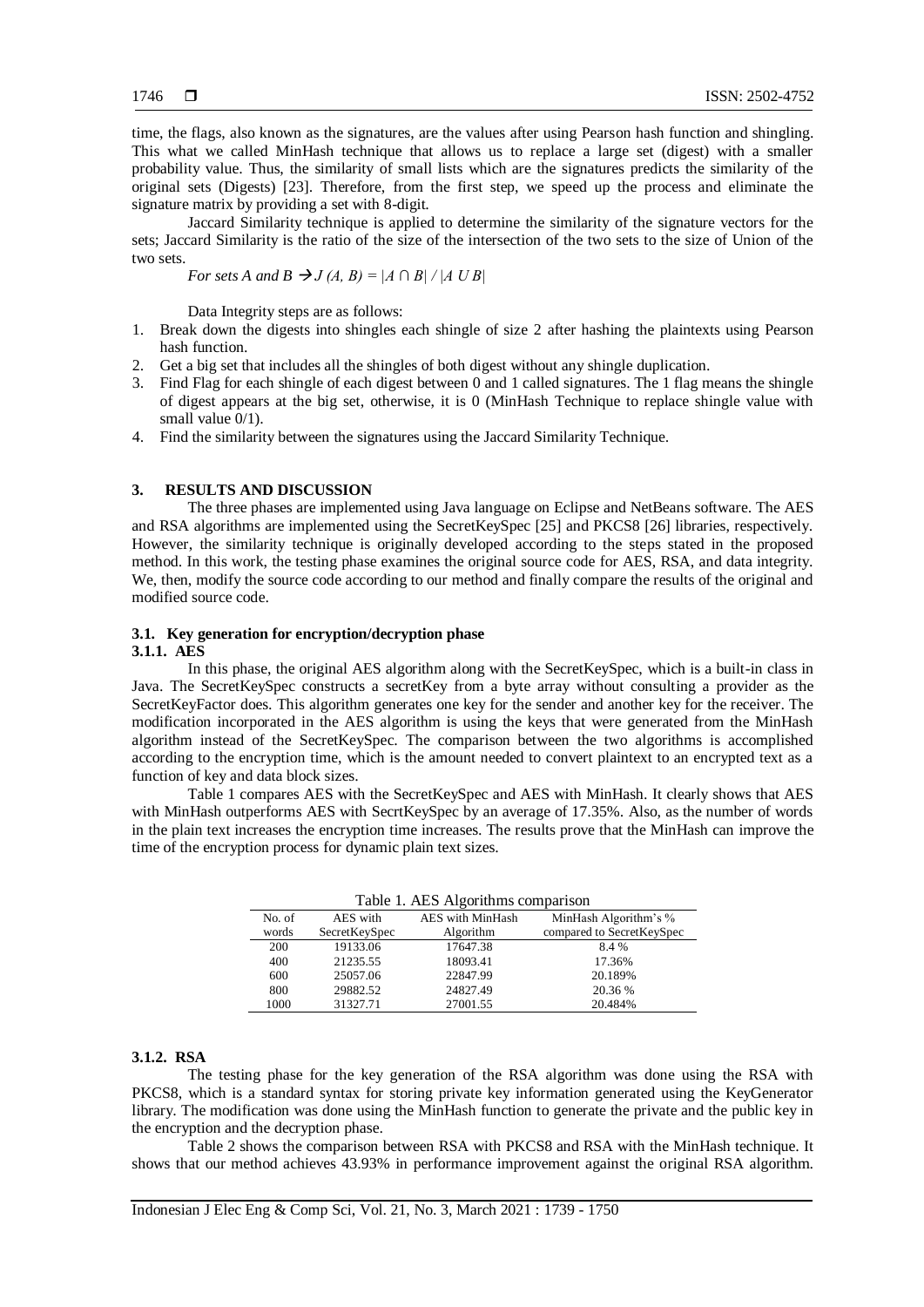This obvious enhancement is due to the poor performance of the original RSA algorithm, which is considered the slowest among other cryptographic algorithms. Our approach maintains outperforming the other one as the size of the plain text increases.

| Table 2. RSA Algorithms comparison |          |                  |                       |  |
|------------------------------------|----------|------------------|-----------------------|--|
| No. of                             | RSA with | RSA with MinHash | MinHash Algorithm's % |  |
| words                              | PKCS8    | Algorithm        | compared to PKCS8     |  |
| 200                                | 42849.1  | 29747.14         | 42.99%                |  |
| 400                                | 50289.79 | 35169.27         | 44.173%               |  |
| 600                                | 58047.62 | 42847.19         | 43.11%                |  |
| 800                                | 65785.04 | 49274.93         | 45.12%                |  |
| 1000                               | 74958.1  | 54815.4          | 44.28%                |  |

Table 2. RSA Algorithms comparison

#### **3.2. Data integrity**

We perform data integrity by finding the similarity between the original set and the decrypted set as discussed earlier. Normal MinHash technique is usually used to find the similarity between sets, and it works as the following steps:

- 1. Break down the documents into a set of shingles.
- 2. Calculate the hash value for every shingle.
- 3. Store the minimum hash value found in step 2.
- 4. Repeat steps 2 and 3 with different hash algorithms with random times to get the min hash values.

Compared with our proposed methodology to find the similarities between two sets. Pearson hash function has been used to obtain 8-digit hash value to minimize the set size then comparing these hash values. Our proposed method again works as follows:

- 1. Hash two sets (original set and encrypted set) to get 8-digit hash values for each set.
- 2. Break down the digests into shingles, each of which has a size of 2.
- 3. Get the large set that includes all the unique shingles of both digests.
- 4. Find the flag for each shingle of each digest that takes a signature value between 0 and 1. The flag value of 1 means that the shingle of the digest appears in the large set. Otherwise, it appears in the small set when the value equals zero.
- 5. Find the similarity between the signatures utilizing Jaccard Similarity Technique.

Here is an example of a data integrity procedure:

Let's assume that we Hashed the A and B sets using the Pearson Hash function. Then get the shingles of size 2 for each digest.

Shingles of digest  $A = \{ab, cd, ef, gh\}$ 

Shingles of digest  $B = \{ab, cd, ot, ky\}$ 

The Large set let assume to be  $C = A \cup B = \{ab, cd, ef, gh, ot, ky\}$ , which is the large set that includes all the unique shingles of both digests.

After that need to compare each shingle of each digest with the large set to create a flag set for each with 0,1 values. The flag 1 means it includes in the C otherwise not, as the following:

Flag of  $A = \{1, 1, 1, 1\}$  Flag of  $B = \{1, 1, 1, 1\}$ 

After that, using the Jaccard Technique to find the similarity ration between Flag A and Flag B as shows in Table 3.

| I able 3. Data Integrity time results |       |             |             |      |         |
|---------------------------------------|-------|-------------|-------------|------|---------|
|                                       | Large | Shingles of | Shingles of | Flag | Flag of |
|                                       | Set C | Digest A    | Digest B    | of A |         |
|                                       | ab    | ab          | ab          |      |         |
|                                       | cd    | cd          | cd          |      |         |
|                                       | ef    | ef          |             |      |         |
|                                       | gh    | gh          |             |      |         |

ot  $\qquad \qquad 0 \qquad \qquad 1$ 

 $T_{\rm{eff}}$  3.  $\sigma$   $D_{\rm{eff}}$   $T_{\rm{eff}}$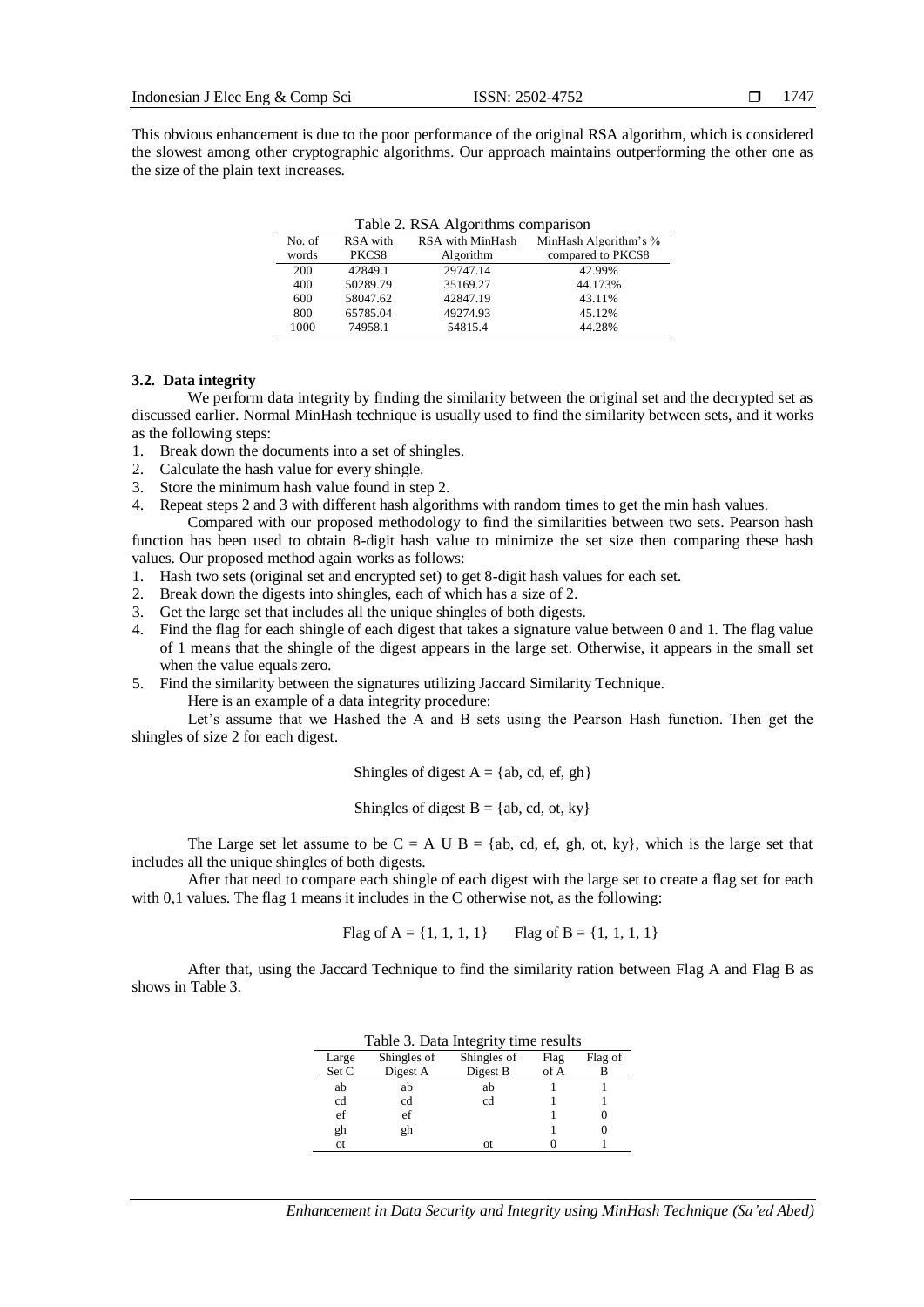For sets Flag A and Flag  $B = J$  (Flag A, Flag B) = |Flag A ∩ Flag B| / | Flag A U Flag B| = 2/6 = 1/3

By comparing both techniques, we prove that our method has better performance than the existing method in finding the similarity between the two sets. And it has a better memory utilization for finding 8 digit hash value. Table 4 shows the sizes of the different scenarios used in the experiment. The original method to find the similarity is using either Jaccard or MinHash. But in our proposed method, the mixture between MinHash, Jaccard, and Pearson Hash has been used. The Pearson is used to minimize the data size input to MinHash to find the similarity instead of finding the similarity of the original data.

|   | Table 4. Different scenarios with various sizes for Data integrity set |                        |                        |  |
|---|------------------------------------------------------------------------|------------------------|------------------------|--|
| # | Scenario                                                               | Size of Original Set 1 | Size of Original Set 2 |  |
|   | Similar two small static* size sets                                    | 12                     |                        |  |
|   | Similar two medium static size sets                                    | 68                     | 68                     |  |
|   | Different two small static size sets                                   | 12                     | 12                     |  |
|   | Different two medium static size sets                                  | 68                     | 68                     |  |
|   | Different two sets with dynamic** size                                 | 68                     | 12.                    |  |
| 6 | Different two sets with dynamic large size                             | 1337                   | 2784                   |  |
|   | Different two sets with static large size                              | 1337                   | 1337                   |  |
|   | Similar two sets with static Large size                                | 1337                   | 1337                   |  |
|   | Similar two sets with static Large size                                | 1337                   | 1337                   |  |

\*two static size sets, which are two sets with similar number of words

\*\*two dynamic size sets, which are two sets with different number of words

For a larger size set, our proposed method incurs a lower delay compared to the normal one. Moreover, it saves a memory resource by consuming a small amount of storage than the normal technique which utilizes a huge amount of storage. Hence, our proposed technique is more powerful especially for large data set compared with the existing technique to find the similarity. The results show a big gap in time between the two techniques, which leads to better performance in a term of speed using our approach. At the same time, the results show the increasing trend according to the memory utilization between the two techniques. From all these results as shown in Table 5, our approach has better performance in terms of fast time execution than the existing approach by at least 3% for small/medium size and exceed 100% between 288% to 295% for large size and has less memory utilization than existing approach by at least 15% for small/medium size increasing to exceed 100% for the large size.

| Scenario | Proposed Result | Other Results (Existing) |
|----------|-----------------|--------------------------|
|          | 4.84306         | 21.901423                |
| 2        | 8.285231        | 90.200064                |
| 3        | 4.876641        | 20.747053                |
| 4        | 5.920393        | 75.58318                 |
| 5        | 5.818466        | 49.484228                |
| 6        | 6.241973        | 45.516624                |
|          | 75.48876        | 40771.17244              |
| 8        | 62.371531       | 16152.44004              |
| q        | 62.745655       | 19465.74875              |

Table 5. Data integrity enhancement ratio for different scenarios

#### **4. CONCLUSION**

The key advantage of our proposed solution is to increase the level of security and integrity of the data transfer simultaneously. The power of this solution came from merging asymmetric encryption technique with the MinHashing technique. The asymmetric technique used at both encrypting/decrypting data and the digest of hashing the plaintext. Moreover, the MinHashing technique has been used for two various locations. The first use is for generating different pairs of public-private keys for the encryption phase. The other use is for determining the similarity for the two digests of the original plaintext with less delay to ensure the data integrity. This enhancement sacrifices the security of data transmission as the whole method is based on having a faster process by generating keys in a faster manner using the Hash function without changing anything in the algorithm that is used to handle the data transmission. But there is a small improvement at security aspects that the encryption/decryption algorithm based on the random keys generated from the MinHash and Shingling function which have a one-way output of digest and avoid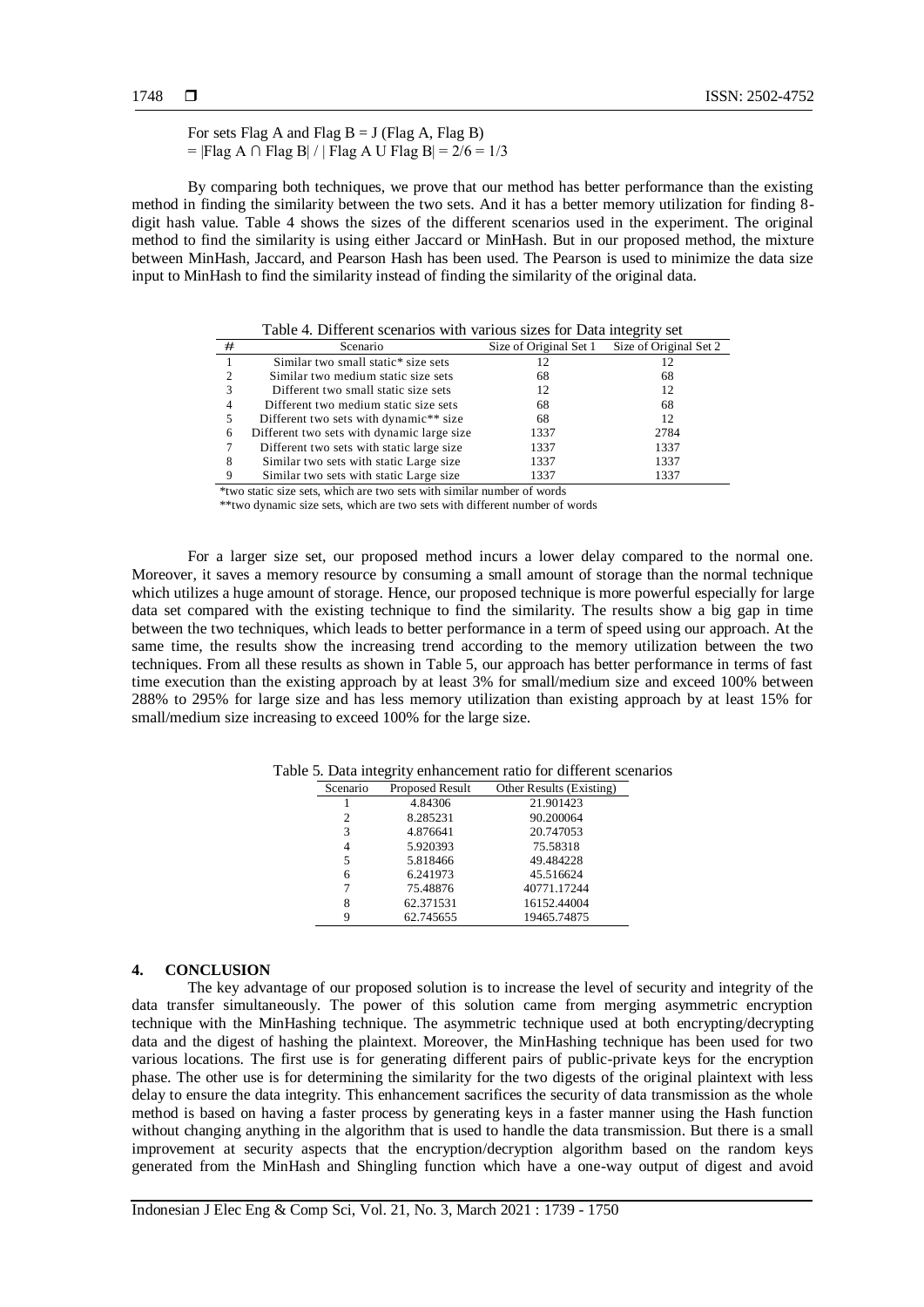returning to the original data. Compared with the usual techniques for data security and integrity, using the MinHash technique for generating keys and finding the similarity with the help of Pearson hash function and different encryption algorithms demonstrates that the method can provide more data security and integrity. The experimental results show that the efficiency of engaging the MinHash to the proposed method can improve and enhance the data in terms of increasing the security wise and fast determination of data integrity in terms of time and accuracy. In addition, the results show better performance to transmit the data in a secure manner with more accuracy. For future work, more algorithms will be tested by using the MinHash technique in order to find the best algorithm in terms of security and accuracy. Also, more metrices can be added as the throughput in order to compare all the tested algorithms with more than one metric to have a deeper study on the behavior of the cryptographic algorithms.

#### **REFERENCES**

- [1] Chandra, S., Paira, S., Alam, S.S. and Sanyal, G., "A comparative survey of symmetric and asymmetric key cryptography," In *2014 International Conference on Electronics, Communication and Computational Engineering (ICECCE)*, pp. 83-93. IEEE, 2014.
- [2] Patil, P., Narayankar, P., Narayan, D.G. and Meena, S.M., "A comprehensive evaluation of cryptographic algorithms: DES, 3DES, AES, RSA and Blowfish," *Procedia Computer Science*, vol. 78, pp. 617-624, 2016.
- [3] Rezai, A., and Keshavarzi, P., "High-performance scalable architecture for modular multiplication using a new digit-serial computation," *Microelectronics Journal*, vol. 55, pp. 169-178, 2016.
- [4] Yadav, G., and A. Majare, "A comparative study of performance analysis of various encryption algorithms," In *International Conference on Emanations in Modern Technology and Engineering*, vol. 5, no, 3, pp. 70-73. 2017.
- [5] Krishna, B.H., Reddy, I.R.S., Kiran, S. and Reddy, R.P.K., "Multiple text encryption, key entrenched, distributed cipher using pairing functions and transposition ciphers," In *2016 International Conference on Wireless Communications, Signal Processing and Networking (WiSPNET)*, pp. 1059-1061. IEEE, 2016.
- [6] Asis, K., Tapan, K. and Navaneethan, C., "Data cryptography based on musical notes on a fingerboard along with a dice," *Indonesian Journal of Electrical Engineering and Computer Science (IJEECS)*, vol. 14, no. 3, pp.1286-1290, 2019.
- [7] Kumari, Sarita, "A research paper on cryptography encryption and compression techniques," *International Journal of Engineering and Computer Science (IJEECS)*, vol. 6, no. 4, pp. 20915-20919, 2017.
- [8] Sodhi, G., Gurjot, S., Lavish, K., Eduard, B., Mohammed, A., Sandeep, K. and Mehedi, M., "Preserving Authenticity and Integrity of Distributed Networks through Novel Message Authentication Code," *Indonesian Journal of Electrical Engineering and Computer Science (IJEECS)*, vol. 12, no. 3, pp. 1297-1304, 2018.
- [9] Quilala, Rogel, L., Ariel M. and Ruji, P., "QR Code Integrity Verification Based on Modified SHA-1 Algorithm," *Indonesian Journal of Electrical Engineering and Informatics (IJEEI)*, vol. 6, no. 4, pp. 385-392, 2018.
- [10] Shahab, W., Raghad, Z. and Shadan, M., "An approach for enhancing data confidently in Hadoop," *Indonesian Journal of Electrical Engineering and Informatics (IJEEI)*, vol. 20, no. 3, pp. 1547-1555, 2020.
- [11] Wang, D., Jiang, Y., Song, H., He, F., Gu, M. and Sun, J., "Verification of implementations of cryptographic hash functions," *IEEE Access*, vol. 5, pp.7816-7825, 2017.
- [12] Oprisa, C., "A MinHash Approach for Clustering Large Collections of Binary Programs," *2015 20th International Conference on Control Systems and Computer Science*, Bucharest, pp. 157-163, 2015.
- [13] Yan, Z., Liu, J., Li, G., Han, Z. and Qiu, S., "PrivMin: Differentially Private MinHash for Jaccard Similarity Computation," arXiv preprint arXiv: 1705.07258, 2017.
- [14] Orencik, C., Kantarcioglu, M. and Savas, E., "A practical and secure multi-keyword search method over encrypted cloud data," In *2013 IEEE Sixth International Conference on Cloud Computing*, pp. 390-397, 2013.
- [15] He, J., Wu, J., Zhu, N. and Pathan, M., "MinHash-Based Fuzzy Keyword Search of Encrypted Data across Multiple Cloud Servers," *Future Internet*, vol. 10, no. 5, p.38, 2018.
- [16] Tiwari, N. and Sinhal, A., "An Implementation on Secure Hash Algorithm in Wireless Algorithms to Ensure the Integrity," *International Journal of Computer Science and Information Technologies (IJCSIT)*, vol. 5, no. 3, pp. 4779-4781, 2014.
- [17] Szefer, J., Chen, Y.Y. and Lee, R.B., "General-purpose FPGA platform for efficient encryption and hashing," In *ASAP 2010-21st IEEE International Conference on Application-specific Systems, Architectures and Processors*, pp. 309-312, July, IEEE, 2010.
- [18] Park, H., Lee, S.C., Lee, S.H. and Kim, S.W., "Centralmatch: A fast and accurate method to identify blogduplicates," In *2010 IEEE/WIC/ACM International Conference on Web Intelligence and Intelligent Agent Technology*, vol. 1, pp. 112-119. IEEE, 2010.
- [19] Chauhan, S.S. and Batra, S., "Finding similar items using LSH and Bloom Filter," In *2014 IEEE International Conference on Advanced Communications, Control and Computing Technologies*, pp. 1662-1666. IEEE, 2014.
- [20] Kheir, N., "Behavioral classification and detection of malware through http user agent anomalies," *Journal of Information Security and Applications*, vol. 18, no. 1, pp. 2-13, 2013.
- [21] Ioffe, S., "Improved consistent sampling, weighted minhash and l1 sketching," In *2010 IEEE International Conference on Data Mining*, pp. 246-255. IEEE, 2010.
- [22] Manaa, M.E. and Jwdha, R.H., "A Robust Encryption Files Approach using Minhash Technique," *International Journal of Pure and Applied Mathematics*, vol. 119, no. 15, pp.169-183, 2018.
- [23] Leskovec, J., Rajaraman, A. and Ullman, J.D., "Mining of massive datasets," *Cambridge university press*, 2014.